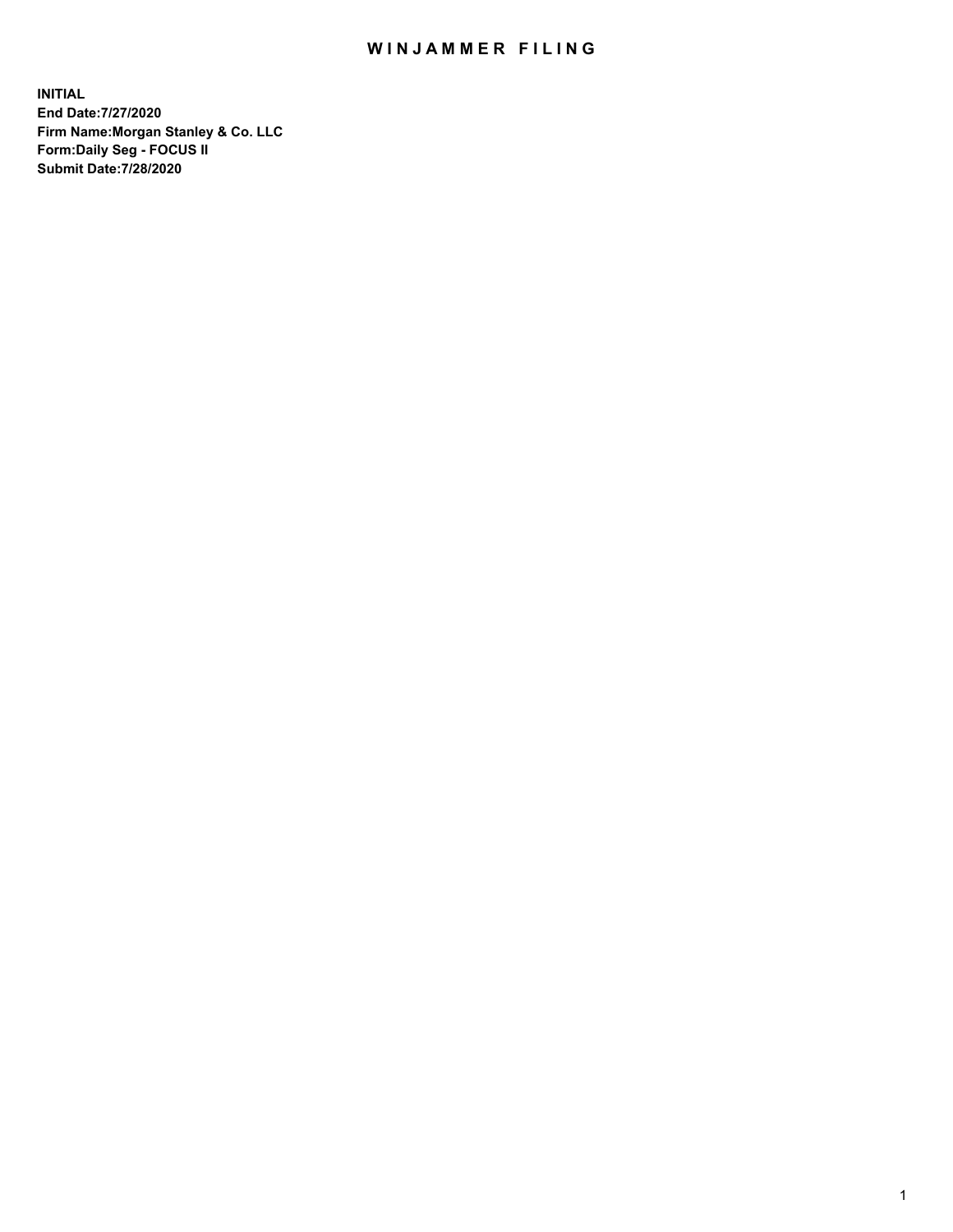**INITIAL End Date:7/27/2020 Firm Name:Morgan Stanley & Co. LLC Form:Daily Seg - FOCUS II Submit Date:7/28/2020 Daily Segregation - Cover Page**

| Name of Company                                                                                                                                                                                                                                                                                                                | Morgan Stanley & Co. LLC                                |
|--------------------------------------------------------------------------------------------------------------------------------------------------------------------------------------------------------------------------------------------------------------------------------------------------------------------------------|---------------------------------------------------------|
| <b>Contact Name</b>                                                                                                                                                                                                                                                                                                            | <b>Ikram Shah</b>                                       |
| <b>Contact Phone Number</b>                                                                                                                                                                                                                                                                                                    | 212-276-0963                                            |
| <b>Contact Email Address</b>                                                                                                                                                                                                                                                                                                   | Ikram.shah@morganstanley.com                            |
| FCM's Customer Segregated Funds Residual Interest Target (choose one):<br>a. Minimum dollar amount: ; or<br>b. Minimum percentage of customer segregated funds required:% ; or<br>c. Dollar amount range between: and; or<br>d. Percentage range of customer segregated funds required between:% and%.                         | 235,000,000<br><u>0</u><br><u>00</u><br><u>00</u>       |
| FCM's Customer Secured Amount Funds Residual Interest Target (choose one):<br>a. Minimum dollar amount: ; or<br>b. Minimum percentage of customer secured funds required:%; or<br>c. Dollar amount range between: and; or<br>d. Percentage range of customer secured funds required between:% and%.                            | 140,000,000<br><u>0</u><br><u>0 0</u><br>0 <sub>0</sub> |
| FCM's Cleared Swaps Customer Collateral Residual Interest Target (choose one):<br>a. Minimum dollar amount: ; or<br>b. Minimum percentage of cleared swaps customer collateral required:% ; or<br>c. Dollar amount range between: and; or<br>d. Percentage range of cleared swaps customer collateral required between:% and%. | 92,000,000<br><u>0</u><br><u>00</u><br>00               |

Attach supporting documents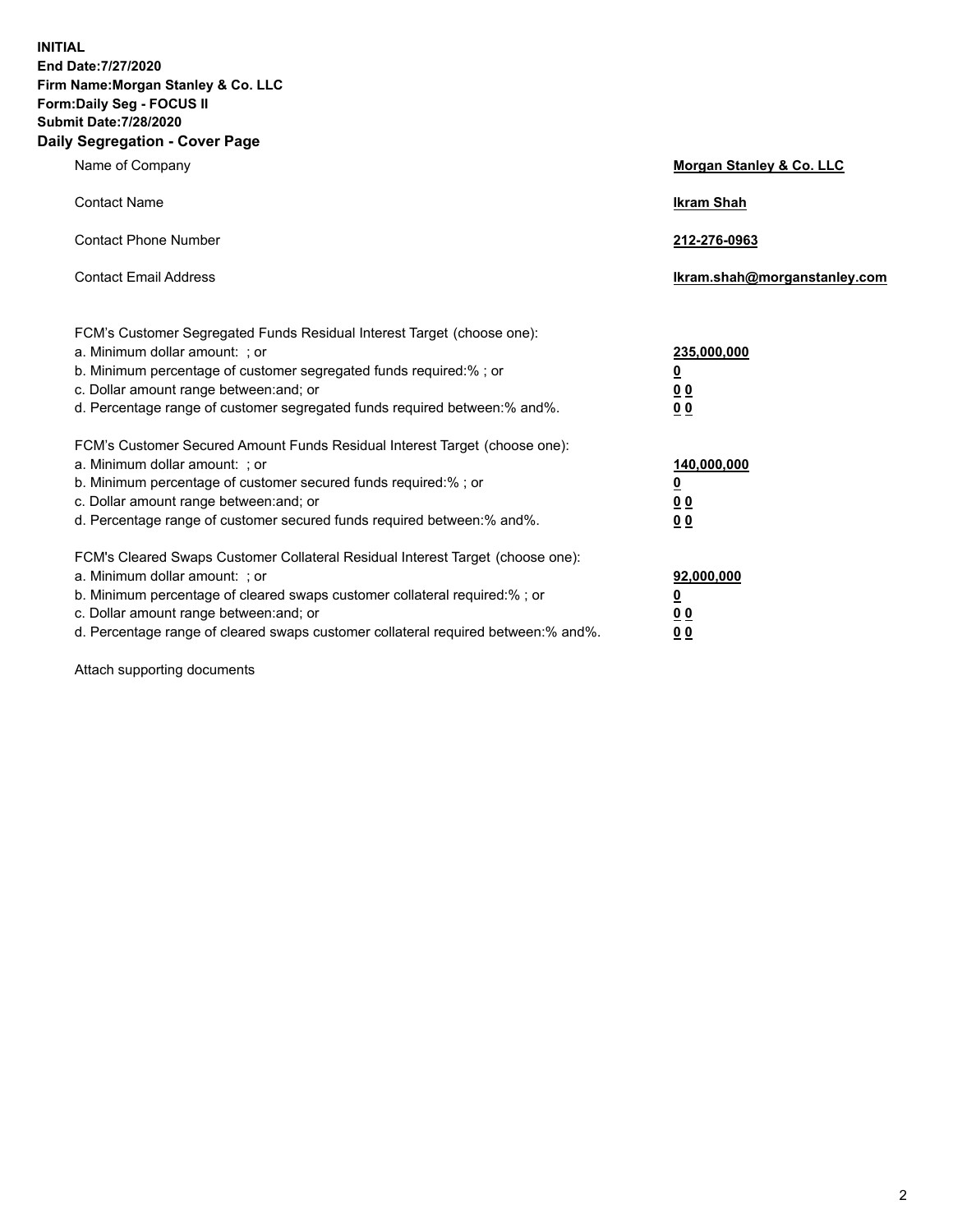| <b>INITIAL</b> | End Date: 7/27/2020<br>Firm Name: Morgan Stanley & Co. LLC<br>Form: Daily Seg - FOCUS II<br><b>Submit Date: 7/28/2020</b><br><b>Daily Segregation - Secured Amounts</b> |                                                          |
|----------------|-------------------------------------------------------------------------------------------------------------------------------------------------------------------------|----------------------------------------------------------|
|                | Foreign Futures and Foreign Options Secured Amounts                                                                                                                     |                                                          |
|                | Amount required to be set aside pursuant to law, rule or regulation of a foreign<br>government or a rule of a self-regulatory organization authorized thereunder        | $0$ [7305]                                               |
| 1.             | Net ledger balance - Foreign Futures and Foreign Option Trading - All Customers                                                                                         |                                                          |
|                | A. Cash                                                                                                                                                                 | 4,215,181,490 [7315]                                     |
| 2.             | B. Securities (at market)                                                                                                                                               | 3,037,441,467 [7317]                                     |
| 3.             | Net unrealized profit (loss) in open futures contracts traded on a foreign board of trade<br>Exchange traded options                                                    | 544,725,934 [7325]                                       |
|                | a. Market value of open option contracts purchased on a foreign board of trade                                                                                          | 9,558,316 [7335]                                         |
|                | b. Market value of open contracts granted (sold) on a foreign board of trade                                                                                            | -16,446,183 [7337]                                       |
| 4.             | Net equity (deficit) (add lines 1. 2. and 3.)                                                                                                                           | 7,790,461,024 [7345]                                     |
| 5.             | Account liquidating to a deficit and account with a debit balances - gross amount                                                                                       | 28,011,661 [7351]                                        |
|                | Less: amount offset by customer owned securities                                                                                                                        | -25,836,424 [7352] 2,175,237                             |
| 6.             | Amount required to be set aside as the secured amount - Net Liquidating Equity                                                                                          | [7354]                                                   |
|                | Method (add lines 4 and 5)                                                                                                                                              | 7,792,636,261 [7355]                                     |
| 7.             | Greater of amount required to be set aside pursuant to foreign jurisdiction (above) or line                                                                             | 7,792,636,261 [7360]                                     |
|                | 6.                                                                                                                                                                      |                                                          |
|                | FUNDS DEPOSITED IN SEPARATE REGULATION 30.7 ACCOUNTS                                                                                                                    |                                                          |
| 1.             | Cash in banks                                                                                                                                                           |                                                          |
|                | A. Banks located in the United States<br>B. Other banks qualified under Regulation 30.7                                                                                 | 661, 101, 478 [7500]<br>635,446,714 [7520] 1,296,548,192 |
|                |                                                                                                                                                                         | [7530]                                                   |
| 2.             | <b>Securities</b>                                                                                                                                                       |                                                          |
|                | A. In safekeeping with banks located in the United States                                                                                                               | 360,594,726 [7540]                                       |
|                | B. In safekeeping with other banks qualified under Regulation 30.7                                                                                                      | 0 [7560] 360,594,726 [7570]                              |
| 3.             | Equities with registered futures commission merchants                                                                                                                   |                                                          |
|                | A. Cash<br><b>B.</b> Securities                                                                                                                                         | 19,941,971 [7580]                                        |
|                | C. Unrealized gain (loss) on open futures contracts                                                                                                                     | $0$ [7590]<br>6,013,027 [7600]                           |
|                | D. Value of long option contracts                                                                                                                                       | $0$ [7610]                                               |
|                | E. Value of short option contracts                                                                                                                                      | 0 [7615] 25,954,998 [7620]                               |
| 4.             | Amounts held by clearing organizations of foreign boards of trade                                                                                                       |                                                          |
|                | A. Cash                                                                                                                                                                 | $0$ [7640]                                               |
|                | <b>B.</b> Securities                                                                                                                                                    | $0$ [7650]                                               |
|                | C. Amount due to (from) clearing organization - daily variation<br>D. Value of long option contracts                                                                    | $0$ [7660]<br>$0$ [7670]                                 |
|                | E. Value of short option contracts                                                                                                                                      | 0 [7675] 0 [7680]                                        |
| 5.             | Amounts held by members of foreign boards of trade                                                                                                                      |                                                          |
|                | A. Cash                                                                                                                                                                 | 3,116,569,064 [7700]                                     |
|                | <b>B.</b> Securities                                                                                                                                                    | 2,676,846,741 [7710]                                     |
|                | C. Unrealized gain (loss) on open futures contracts                                                                                                                     | 538,712,907 [7720]                                       |
|                | D. Value of long option contracts                                                                                                                                       | 9,558,316 [7730]                                         |
|                | E. Value of short option contracts                                                                                                                                      | -16,446,183 <sup>[7735]</sup> 6,325,240,845<br>[7740]    |
| 6.             | Amounts with other depositories designated by a foreign board of trade                                                                                                  | $0$ [7760]                                               |
| 7.             | Segregated funds on hand                                                                                                                                                | $0$ [7765]                                               |
| 8.             | Total funds in separate section 30.7 accounts                                                                                                                           | 8,008,338,761 [7770]                                     |
| 9.             | Excess (deficiency) Set Aside for Secured Amount (subtract line 7 Secured Statement<br>Page 1 from Line 8)                                                              | 215,702,500 [7380]                                       |

- 10. Management Target Amount for Excess funds in separate section 30.7 accounts **140,000,000** [7780]
- 11. Excess (deficiency) funds in separate 30.7 accounts over (under) Management Target **75,702,500** [7785]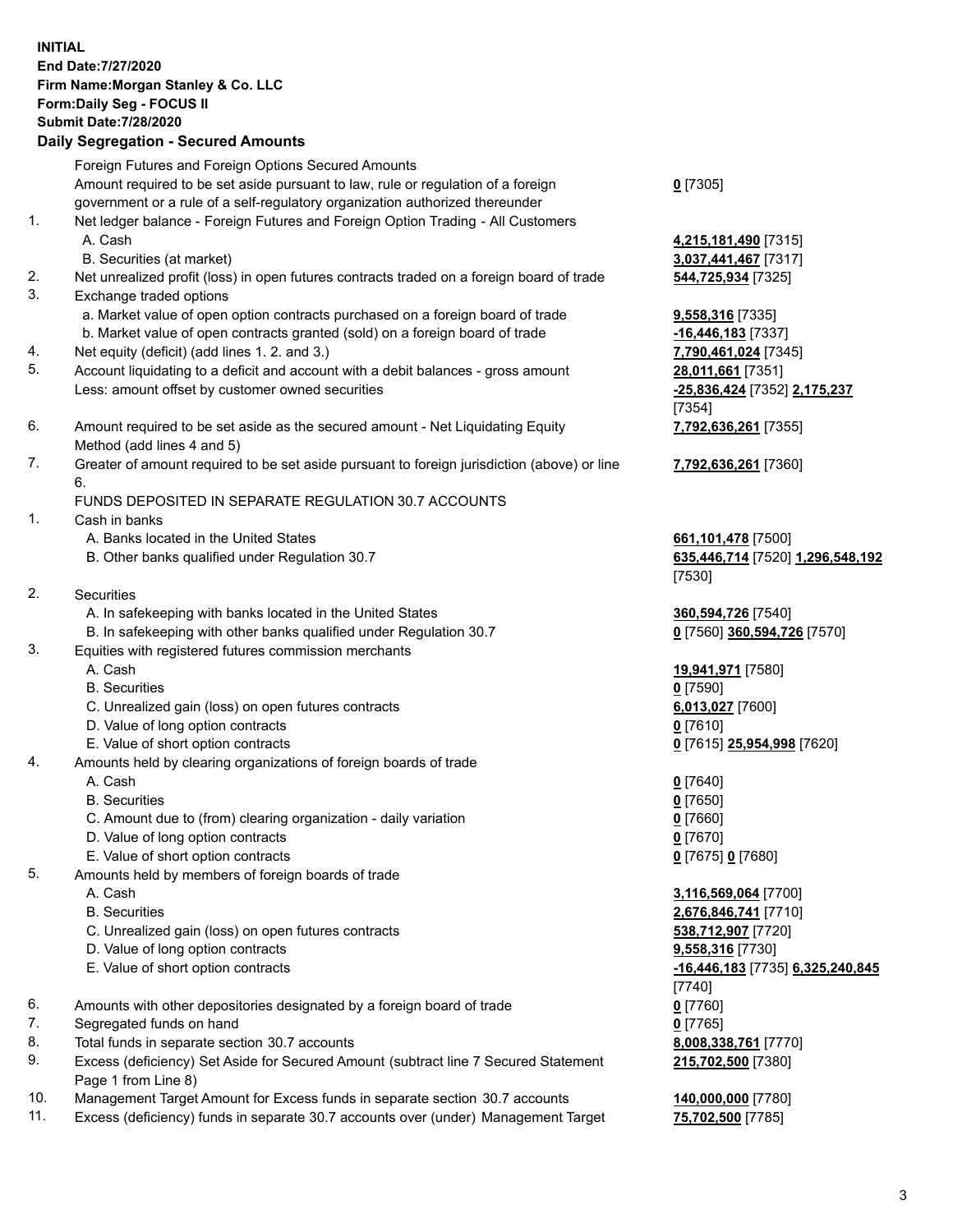**INITIAL End Date:7/27/2020 Firm Name:Morgan Stanley & Co. LLC Form:Daily Seg - FOCUS II Submit Date:7/28/2020 Daily Segregation - Segregation Statement** SEGREGATION REQUIREMENTS(Section 4d(2) of the CEAct) 1. Net ledger balance A. Cash **13,857,035,318** [7010] B. Securities (at market) **8,203,612,432** [7020] 2. Net unrealized profit (loss) in open futures contracts traded on a contract market **3,422,099,434** [7030] 3. Exchange traded options A. Add market value of open option contracts purchased on a contract market **498,756,516** [7032] B. Deduct market value of open option contracts granted (sold) on a contract market **-452,431,691** [7033] 4. Net equity (deficit) (add lines 1, 2 and 3) **25,529,072,009** [7040] 5. Accounts liquidating to a deficit and accounts with debit balances - gross amount **247,998,995** [7045] Less: amount offset by customer securities **-247,566,482** [7047] **432,513** [7050] 6. Amount required to be segregated (add lines 4 and 5) **25,529,504,522** [7060] FUNDS IN SEGREGATED ACCOUNTS 7. Deposited in segregated funds bank accounts A. Cash **5,007,775,653** [7070] B. Securities representing investments of customers' funds (at market) **0** [7080] C. Securities held for particular customers or option customers in lieu of cash (at market) **754,675,278** [7090] 8. Margins on deposit with derivatives clearing organizations of contract markets A. Cash **12,636,363,202** [7100] B. Securities representing investments of customers' funds (at market) **0** [7110] C. Securities held for particular customers or option customers in lieu of cash (at market) **7,448,937,154** [7120] 9. Net settlement from (to) derivatives clearing organizations of contract markets **4,599,513** [7130] 10. Exchange traded options A. Value of open long option contracts **498,756,516** [7132] B. Value of open short option contracts **-452,431,691** [7133] 11. Net equities with other FCMs A. Net liquidating equity **17,615,157** [7140] B. Securities representing investments of customers' funds (at market) **0** [7160] C. Securities held for particular customers or option customers in lieu of cash (at market) **0** [7170] 12. Segregated funds on hand **0** [7150] 13. Total amount in segregation (add lines 7 through 12) **25,916,290,782** [7180] 14. Excess (deficiency) funds in segregation (subtract line 6 from line 13) **386,786,260** [7190] 15. Management Target Amount for Excess funds in segregation **235,000,000** [7194] 16. Excess (deficiency) funds in segregation over (under) Management Target Amount **151,786,260** [7198]

Excess